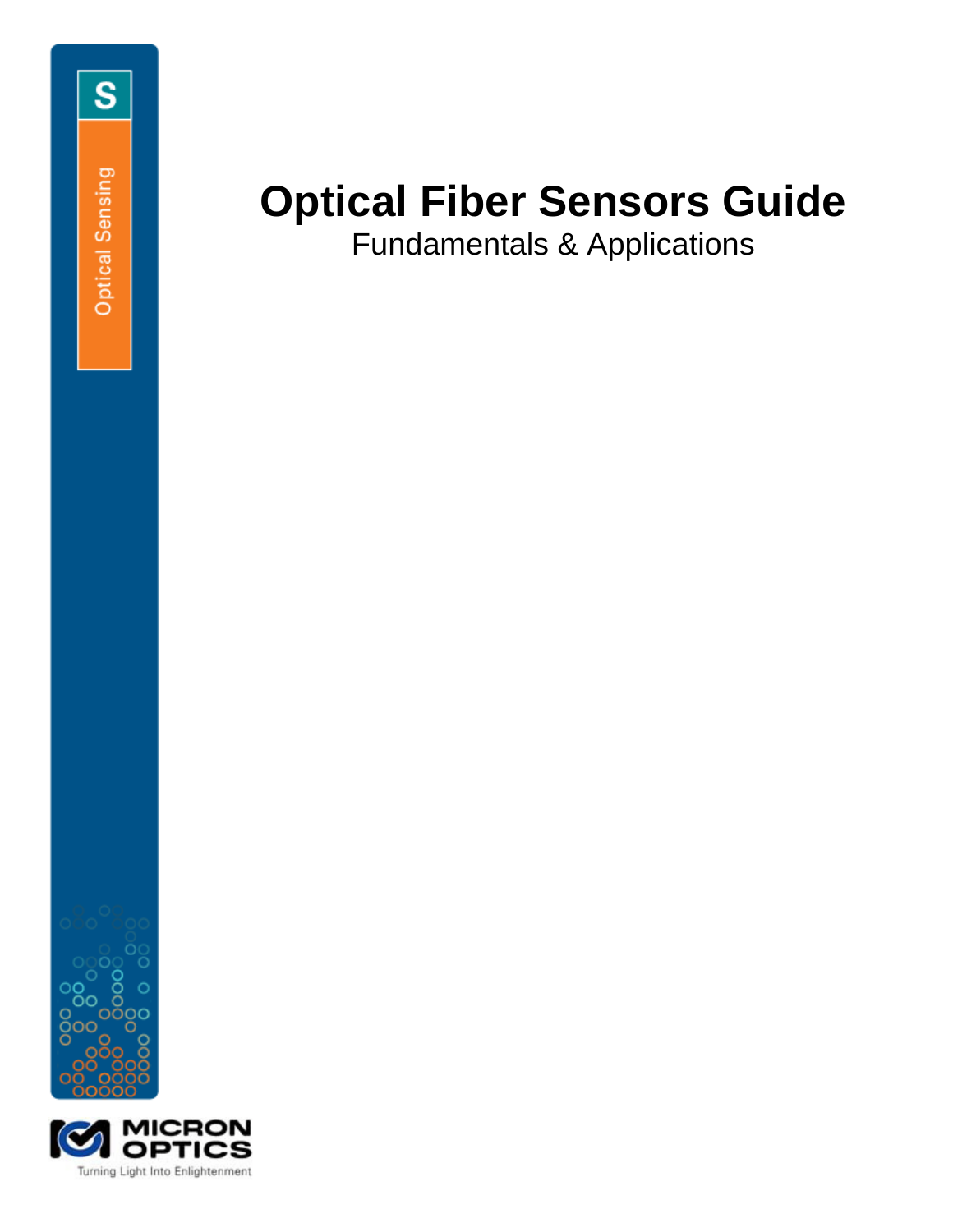# *Table of Contents*

| <b>Section I:</b>   | <b>Optical Fiber Fundamentals</b><br>Introduction<br>Optical fiber structure and characteristics                                                                                                                                                                                                                                                  |
|---------------------|---------------------------------------------------------------------------------------------------------------------------------------------------------------------------------------------------------------------------------------------------------------------------------------------------------------------------------------------------|
| <b>Section II:</b>  | Introduction to Optical Fiber Sensors<br>Operating principle<br>Benefits & advantages<br>$\bullet$<br>Fiber optic sensor classification<br>٠                                                                                                                                                                                                      |
| <b>Section III:</b> | <b>Fiber Bragg Gratings</b><br>Introduction<br>Operating principle<br>٠<br><b>Fabrication Techniques</b><br>Interrogation methods<br><b>WDM</b><br>TDM<br>Long term Stability and Reliability<br>٠<br><b>Strain Sensing</b><br>٠<br>Temperature & Pressure Sensing<br>▪<br>Magnetic & Electric Field Sensing<br>٠<br><b>Chemical Sensing</b><br>■ |
| <b>Section IV:</b>  | <b>Optical Fiber Fabry-Perot Sensors</b><br>Principle of the Extrinsic EFPI Fiber Sensor                                                                                                                                                                                                                                                          |
| 0.11                | $F - I$                                                                                                                                                                                                                                                                                                                                           |

- **Section V:** References
- **Section VI:** Suggested Bibliography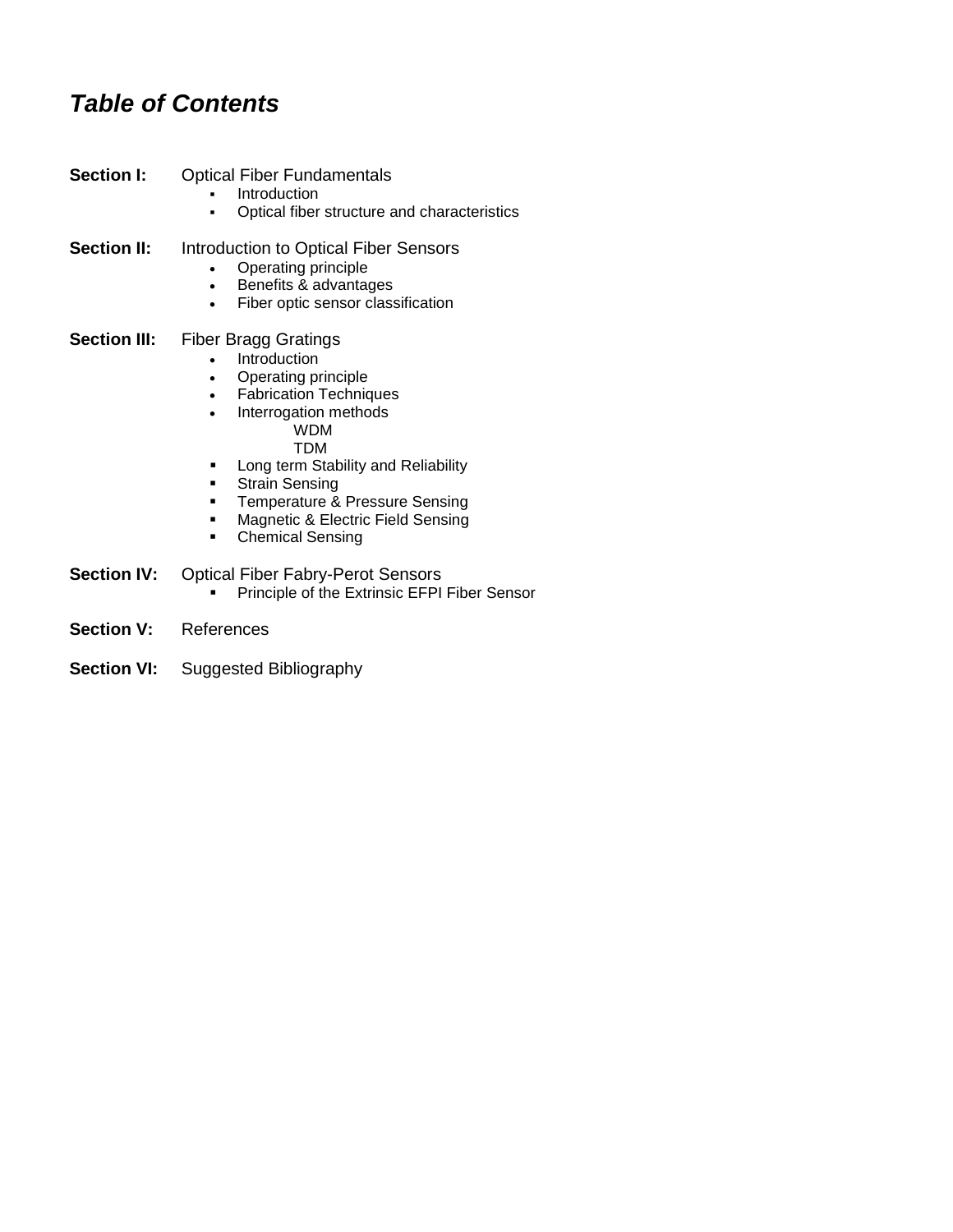## *I. Optical Fiber Fundamentals*

### **Introduction**

The field of fiber optics has undergone tremendous growth and advancement over the last 25 years. Initially conceived as a medium to carry light and images for medical endoscopic applications, optical fibers were later proposed in the mid 1960's as an adequate information-carrying medium for telecommunication applications. Ever since, optical fiber technology has been the subject of considerable research and development to the point that today light wave communication systems have become the preferred method to transmit vast amounts of data and information from one point to another. Among the reasons why optical fibers are such an attractive are their low loss, high bandwidth, immunity to electromagnetic interference (EMI), small size, light weight, safety, relatively low cost, low maintenance, etc.

#### **Optical fiber structure & characteristics**

At the heart of this technology is the optical fiber itself -- a hair-thin cylindrical filament made of glass that is able to guide light through itself by confining it within regions having different optical indices of refraction. A typical fiber structure is depicted in Fig. 1. The central portion—where most of the light travels—is called the core. Surrounding the core there is a region having a lower index of refraction, called the cladding. Light is trapped inside the core and travels along the fiber by bouncing off the interfaces with the cladding. This effect is called total internal reflection.



**Figure 2.1**: Schematic of an optical fiber. *II. Introduction to Optical Fiber Sensors*

#### **Operating Principle**

Optical fibers are also attractive for applications in sensing, control and instrumentation. In these areas, optical fibers have made a significant. For these applications fibers are made more susceptible and sensitive to the same external mechanisms against which fibers were made to be immune for their effective operation in telecommunications.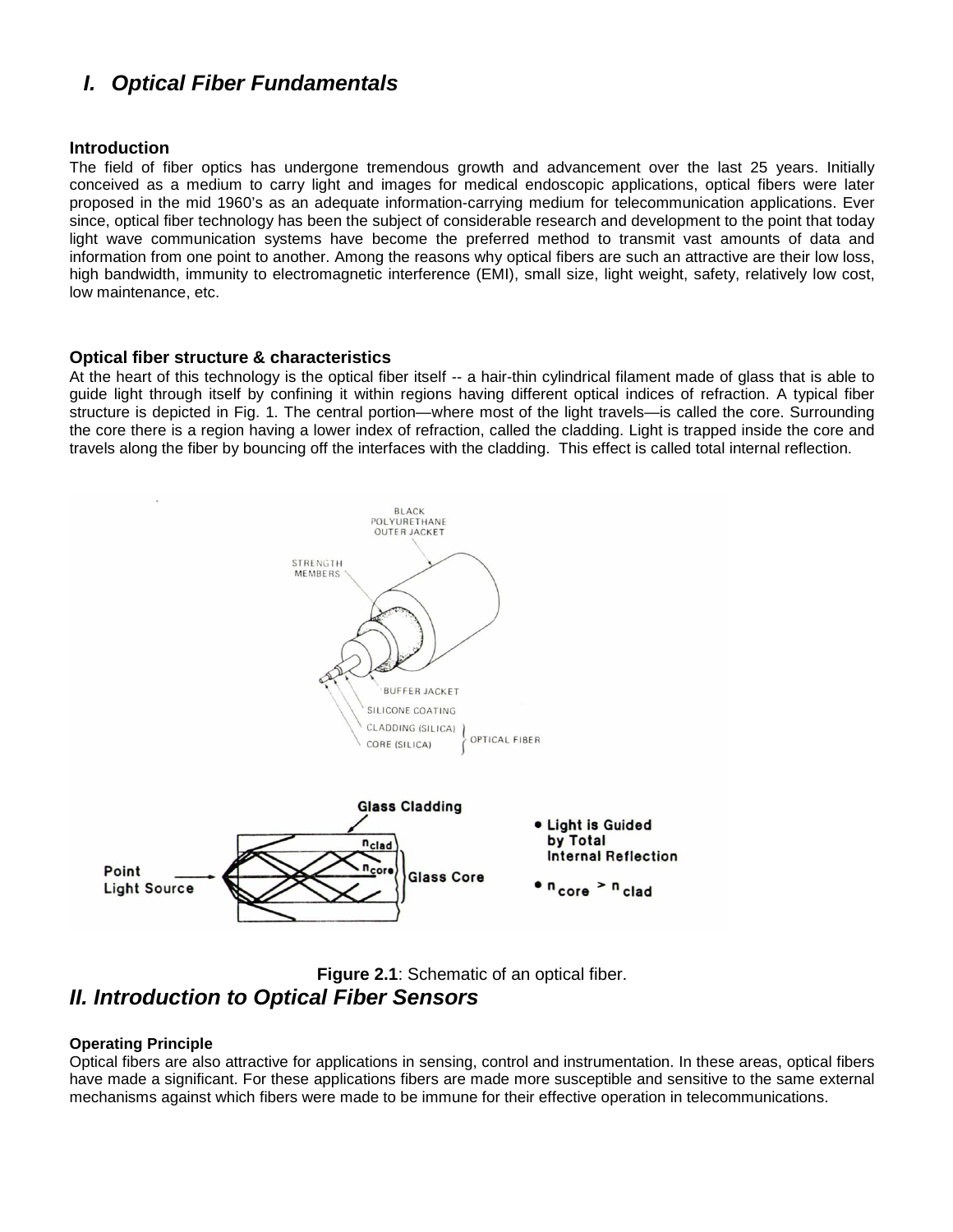An optical fiber sensing system is basically composed of a light source, optical fiber; a sensing element or transducer and a detector (see Fig. 2.2). The principle of operation of a fiber sensor is that the transducer modulates some parameter of the optical system (intensity, wavelength, polarization, phase, etc.) which gives rise to a change in the characteristics of the optical signal received at the detector.



**Figure 2.2**: Basic elements of an optical fiber sensing system

The fiber sensor can be either an intrinsic one--if the modulation takes place directly in the fiber--or extrinsic, if the modulation is performed by some external transducer as depicted in Fig. 2.3.



**Figure 2.3**: Classification of optical fiber sensors

## **Benefits & Advantages**

Optical fiber sensors offer attractive characteristics that make them very suitable and, in some cases, the only viable sensing solution. Some of the key attributes of fiber sensors are summarized below.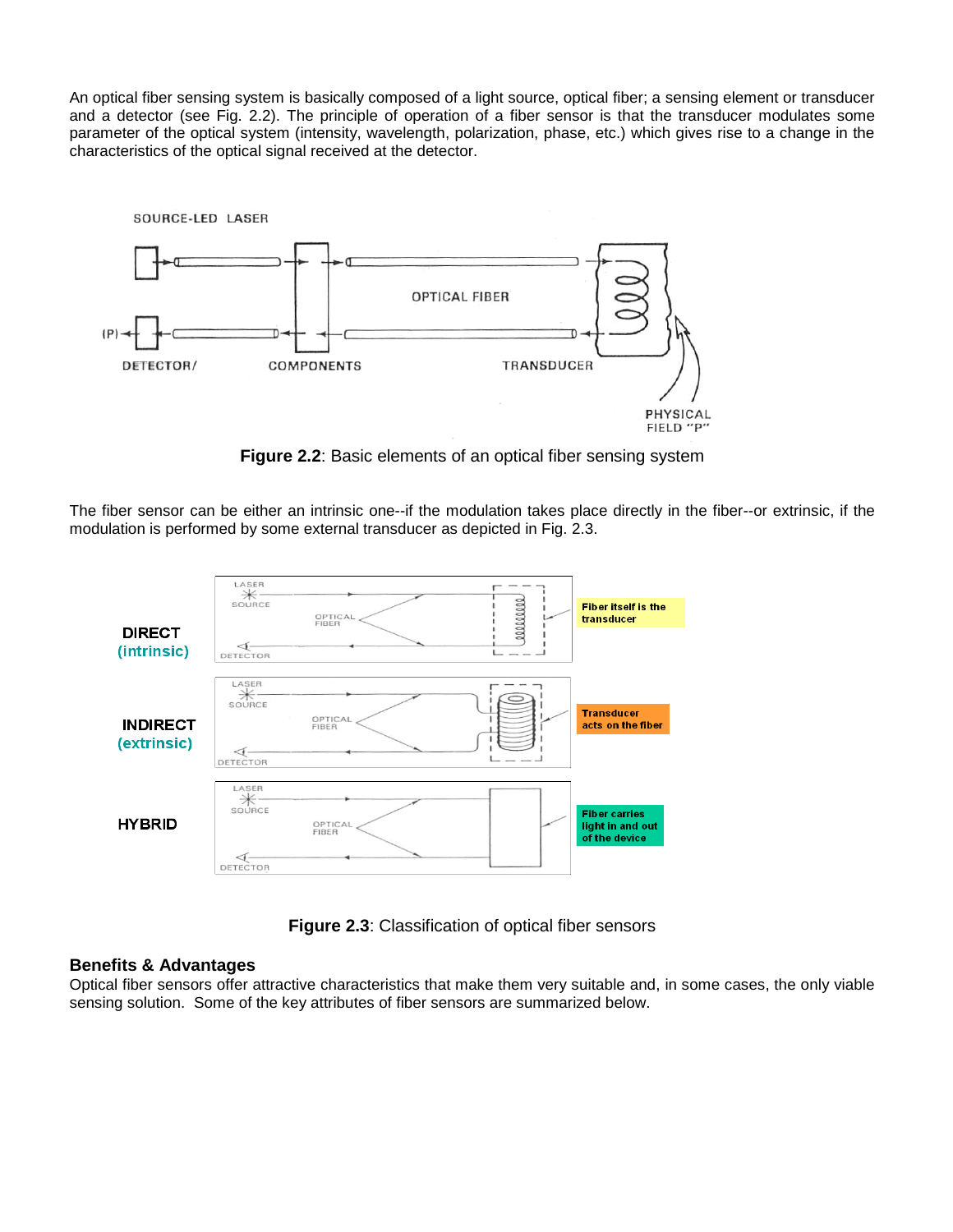–absolute measurement –immunity to electromagnetic interference –excellent resolution and range –passive operation, intrinsically safe –water and corrosion resistant –rugged, small size and light weight –multiplexed in parallel or in series –modest cost per channel



## *III. Fiber Bragg Gratings*

### **Introduction**

Fiber Bragg gratings (FBGs) have, over the last few years, been used extensively in the telecommunication industry for dense wavelength division demultiplexing, dispersion compensation, laser stabilization, and erbium amplifier gain flattening. In addition, FBGs have been used for a wide variety of sensing applications including monitoring of civil structures (highways, bridges, buildings, dams, etc.), smart manufacturing and non-destructive testing (composites, laminates, etc.), remote sensing (oil wells, power cables, pipelines, space stations, etc.), smart structures (airplane wings, ship hulls, buildings, sports equipment, etc.), as well as traditional strain, pressure and temperature sensing. The main advantage of FBGs for sensing is that these devices perform a direct transformation of the sensed parameter to optical wavelength, independent of light levels, connector or fiber losses, or other FBGs at different wavelengths. Advantages of FBGs over resistive foil strain gauges include:

- 1) totally passive (no resistive heating),
- 2) small size (can be embedded or laminated),
- 3) narrowband with wide wavelength operating range (can be highly multiplexed),
- 4) non-conductive (immune to electromagnetic interference),
- 5) environmentally more stable (glass compared to copper), and

6) low fiber loss at 1550 nm (for remote sensing). In addition, FBG's have the potential for a very low cost due to device simplicity and high volume telecommunication usage.

### **Operating principle**

A fiber Bragg grating is wavelength-dependent filter/reflector formed by introducing a periodic refractive index structure within the core of an optical fiber. Whenever a broad-spectrum light beam impinges on the grating, will have a portion of its energy transmitted through, and another reflected off as depicted in Fig. 3.1 The reflected light signal will be very narrow and will be centered at the Bragg wavelength which corresponds to twice the periodic unit spacing Λ. Any change in the modal index or grating pitch of the fiber caused by strain or temperature will result in a Bragg wavelength shift.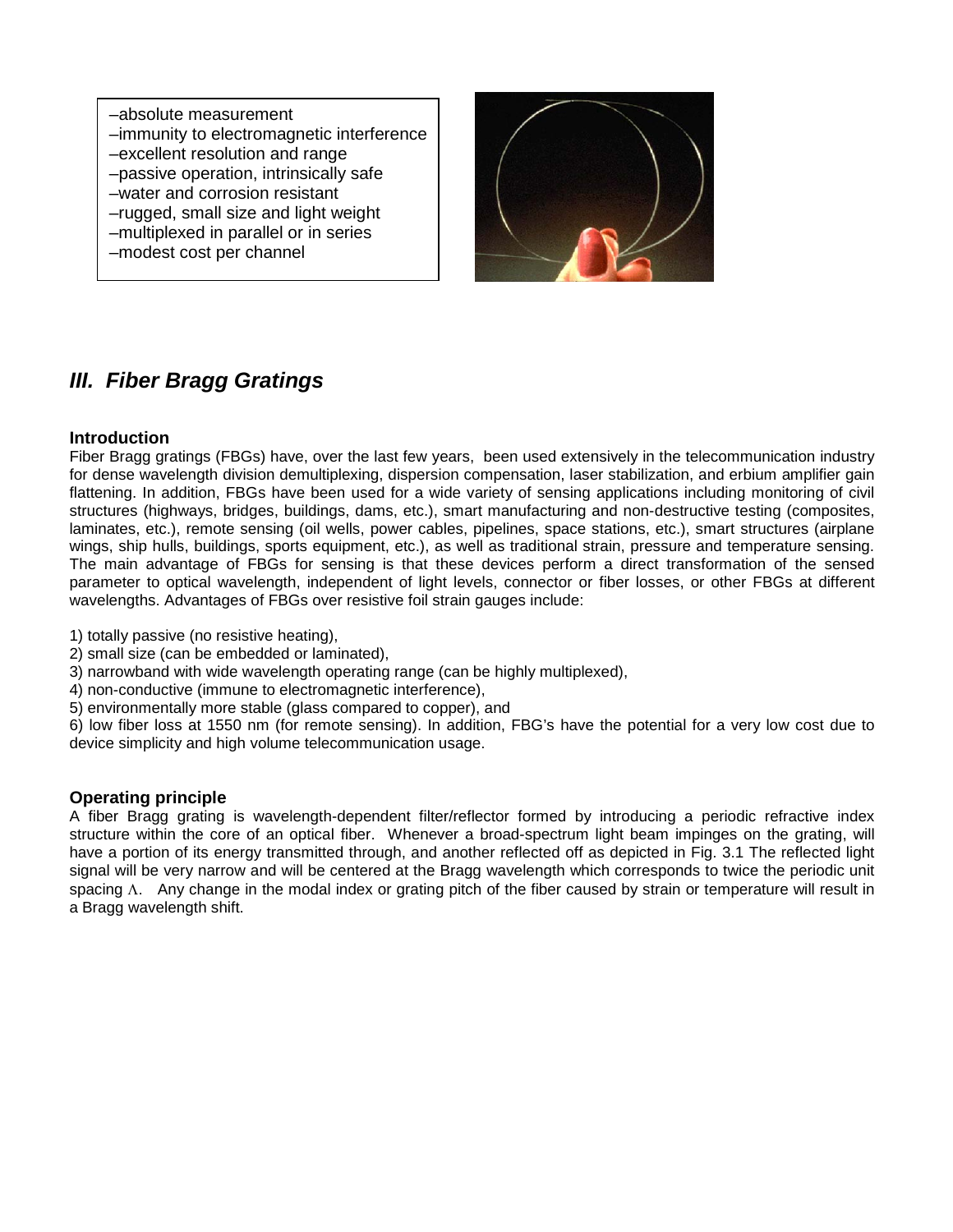

*Figure 3.1. Transmission and reflection spectra of a fiber Bragg grating*

Strain can be measured using FBG sensors by properly mounting them on or embedding into the substrate of interest. One of the advantages of this technique is the fact that the detected signal is spectrally encoded, so that transmission losses in the fiber are of no concern.

A fiber Bragg grating with a refractive index profile:

$$
n(r) = n_o + n_1 \cos (K \bullet r),
$$

where n<sub>o</sub> is the average index, n<sub>1</sub> is the amplitude of the grating (typically 10<sup>-5</sup> to 10<sup>-2</sup>) and **r** is the distance along the fiber, allows light with wave vector  $\bf{k}$ <sub>i</sub> to be scattered in a direction given by the diffracted wave vector  $\bf{k}_{d}$  =  $\bf{k}_{i}$ -  $\bf{K}$ . Here **K**=2p/Λ is the grating vector, its direction is normal to the grating planes. Λ is the grating period. If the diffracted wave vector matches that of the free wave at the incident frequency, strong Bragg diffraction into the  $\mathbf{k}_d$  direction occurs. The value of Λ needed to reflect light guided in a single-mode fiber core is given by the first order Bragg condition:

$$
\Lambda=\lambda_b/2n_m
$$

where  $\lambda_b$  is the Bragg wavelength and  $n_m$  is the effective refractive index of the core mode. The reflectivity is given by

$$
\eta = \tanh^2(pn_1L/\lambda_b)
$$

where L is the grating length. The grating strength (or amplitude),  $n_1$ , is a function of how long the fiber has been exposed to the UV illumination. The bandwidth of Bragg reflection depends on two parameters: the number N of grating periods, and the strength of the index modulation  $n_1$ . A fraction of the incident light is reflected at each grating plane; if the Bragg condition is not satisfied, then the wavelets reflected at each subsequent plane become progressively more and more out of phase; if, however, the grating strength is sufficient, a substantial proportion of the incident power can be reflected before de-phasing sets in. The balance between the de-phasing length, the physical length of the grating, and the length needed for substantial reflection determines the bandwidth of the Bragg reflection. A general expression for the approximate full-width-half-maximum (FWHM) bandwidth of a grating is:

$$
\Delta \lambda / \lambda_{\rm b} = s ((n_1/2n_0)^2 + (1/N)^2)^{1/2}
$$

The parameter s equals  $\sim$  1 for strong gratings (with near 100% reflection) and  $\sim$  0.5 for weak gratings.

As mentioned before, FBGs are attractive for sensing applications due to the dependence of their spectral shift as a function of grating separation change with external effects. In general, the temperature sensitivity of a grating occurs principally as a result of the temperature dependence of the refractive index in the fiber material and, to a lesser extent, to the thermal expansion in the material which changes the grating period spacing. Typically, the fractional wavelength change in the peak Bragg wavelength is of the order of 10pm/C.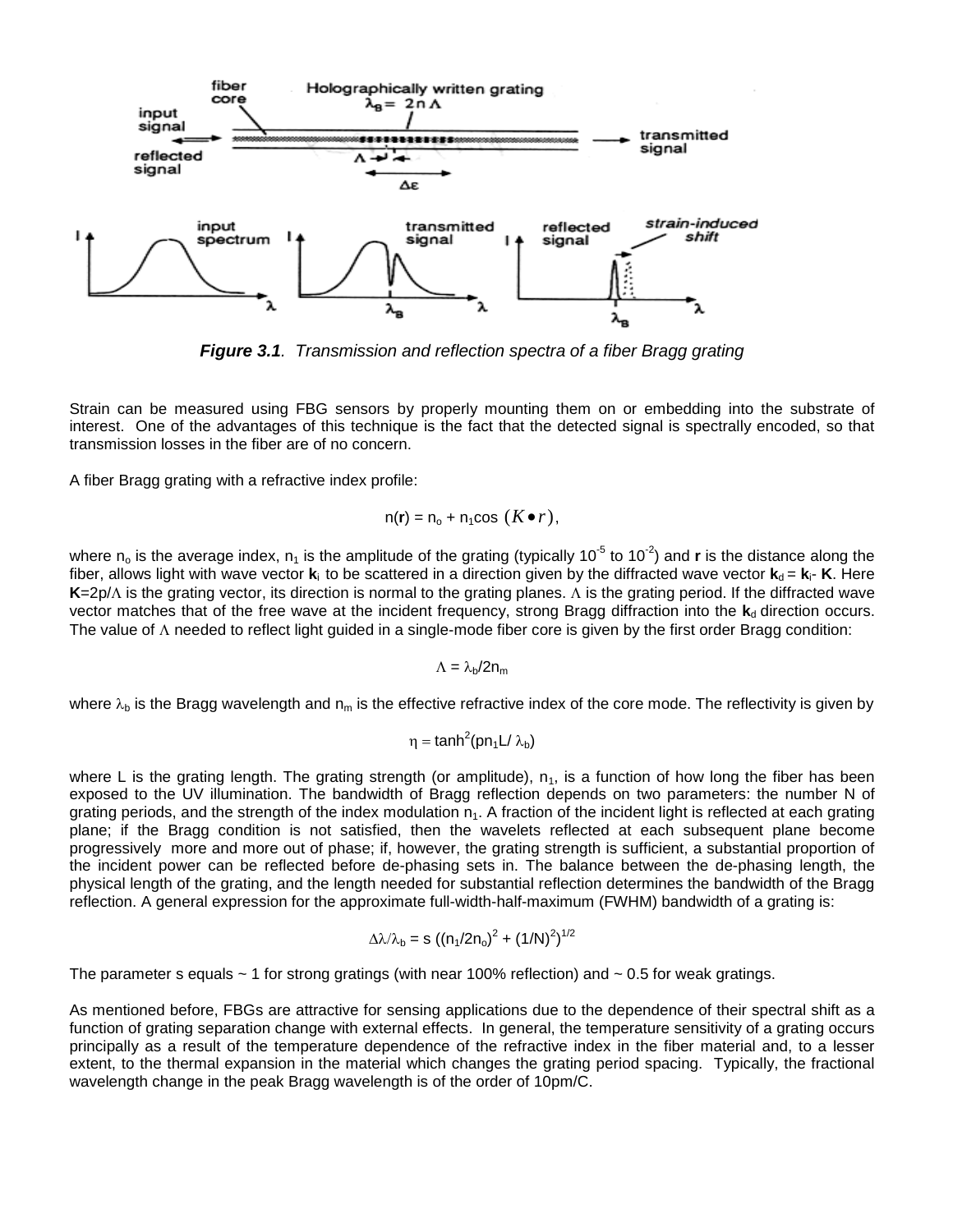Strain shifts the Bragg wavelength by physically increasing or decreasing the grating spacing by mechanical strain and by changes in the refractive index due to the strain optic effect. For axial loads, the wavelength change is typically 1.2pm per microstrain, or 12nm for 1% strain.

#### **Fabrication techniques**

K.O. Hill et al. [1] first observed the formation of a photo-induced grating in a germania-doped optical fiber. Hill´s gratings were made in the fiber core by standing wave of 488nm argon laser light. The grating exposure in this case was shown to be a two-photon process. The field did not progress until 1989, when Gerry Meltz et al. [2] of United Technologies proposed that fiber gratings could be formed by exposure through the cladding glass by two interfering beams of coherent UV light, thus exciting the 240 nm band directly by one photon absorption. With transverse exposure technologies, gratings with a wide range of bandwidths and reflectivities can be formed in times between 20 ns (the duration of a 248 nm excimer laser pulse) to a few minutes.

Reliable fabrication of Bragg gratings depends on a detailed knowledge of the underlying mechanisms of photoinduced index changes. The basis of all proposed mechanisms is the ionization of a GeO<sub>2</sub> deficiency centers that exhibit an absorption band centered at 240 nm. Hand et al. [3] suggested that the photo-induced index changes in optical fibers originate from the bleaching of the 240-nm band and the creation of two bands at 281 and 213 nm (this is referred to as the color-center model). Their work explained a photo-induced index change of almost 10<sup>-4</sup> at visible wavelengths. However, experimental measurements show much larger index changes. To explain the observed large index changes, Sceats et al. [4] proposed thermoelastic stress relaxation of the glass network caused by formation of regions of low density around broken Ge-Si bonds (stress relief model). Alternatively, Bernardin et al.[5] suggested that the UV irradiation may induce rearrangement of the molecular structure, leading to a compaction of the glass matrix (referred to as the compaction model).

Different schemes have been reported for externally writing gratings in optical fibers. They include the conventional two beam-interference scheme [2], diffractive optical element phase mask techniques and the point-by-point method. The most efficient processing technique employs the beam from an argon fluoride (193 nm) or krypton fluoride (248 nm) excimer laser.

The first two methods permit wavelength selectivity by adjustment of the two interfering beams at arbitrary angles. The two beam method requires however many optical components and a stable experimental set-up.

#### *Split beam interferometer*

A typical interferometer set-up for fabrication of gratings is shown in Fig. 3.2 UV laser radiation is split into two beams, with an odd number of reflections to preserve beam parity. The two beams are then focused and recombined to form a high contrast fringe pattern within the core of the single mode fiber. The grating formation can be observed by monitoring the reflection or transmission of a broadband source, which is launched into the fiber from one end. After a short time a notch occurs in the transmitted spectrum, as schematically shown on the optical spectrum analyzer trace in Fig. 4.2he exposure is stopped when the desired reflectivity is reached and then the grating is annealed to avoid any variations in wavelength due to thermal deactivation of low-energy color centers.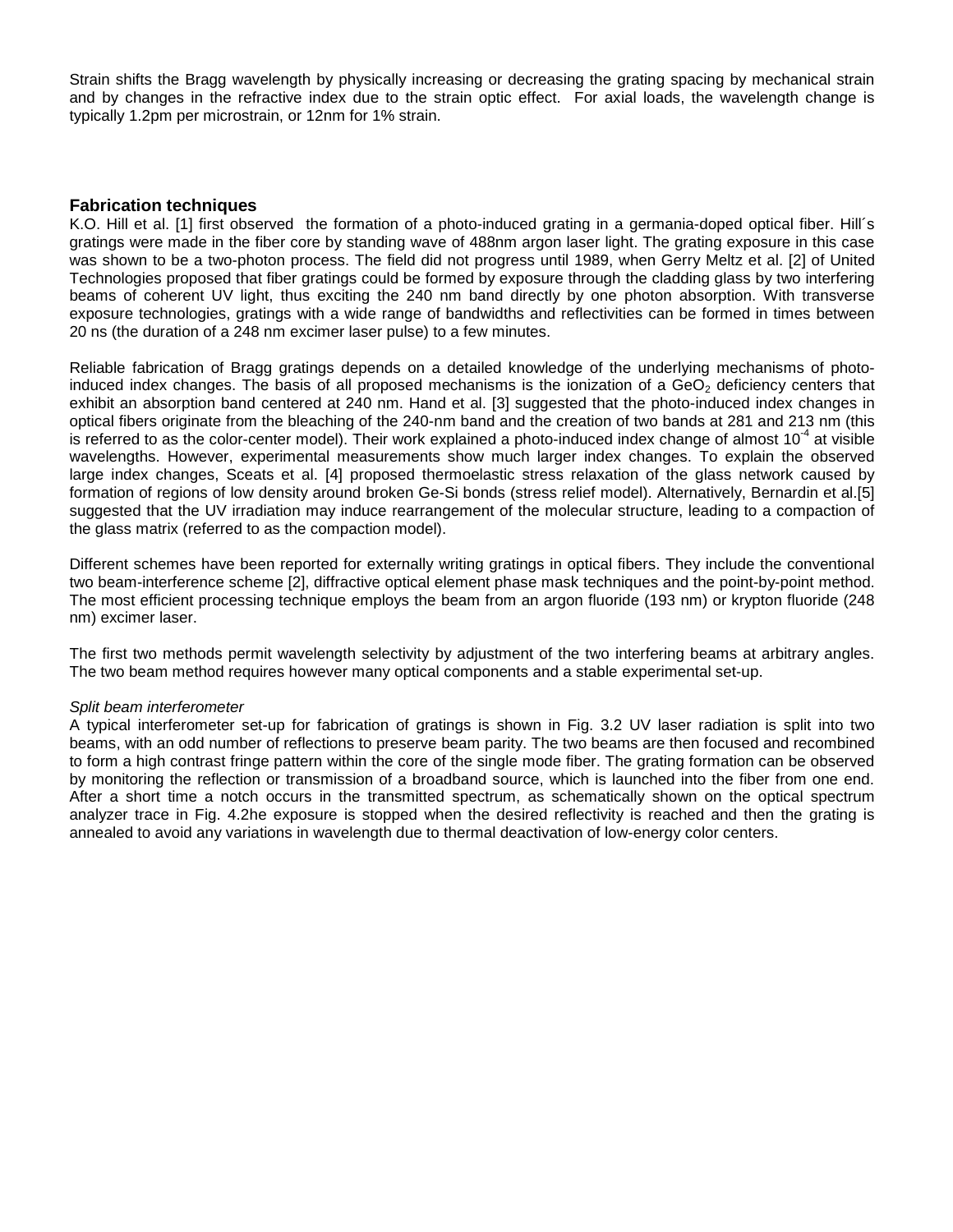

*Figure 3.2 Two-beam interferometer for writing fiber Bragg gratings*

#### *Diffractive optical element phase mask technique*

The laser beam illuminates the fiber through a phase mask. This mask is a binary grating with a groove profile and depth optimized to diffract most of the incident UV laser energy into the plus and minus first diffraction orders while minimizing energy in the zero and higher orders (see Fig. 3.3)

The phase mask schemes require fewer components, alignment is easy, and the experimental set-up is less sensitive to ambient vibrations. However the phase-mask-based techniques are wavelength specific for a particular mask even though straining the fiber before exposure does permit a limited tuning range.

For a resonance wavelength near 1550 nm in standard telecommunication fibers, the phase mask grating period is near 1 µm (groove width of 0.5 µm), while the groove depth is between 200 and 300 nm, depending on the wavelength of the UV light source. By changing the groove size (width and / or depth) of a fixed period grating, the relative intensity of the first-order diffracted beams can be varied, thereby changing the fringe contrast and the amplitude of the photoinduced refractive index modulation. Variable diffraction efficiency phase masks can be fabricated by direct writing in silica with a focused ion beam, followed by differential wet etching as described in References [6,7].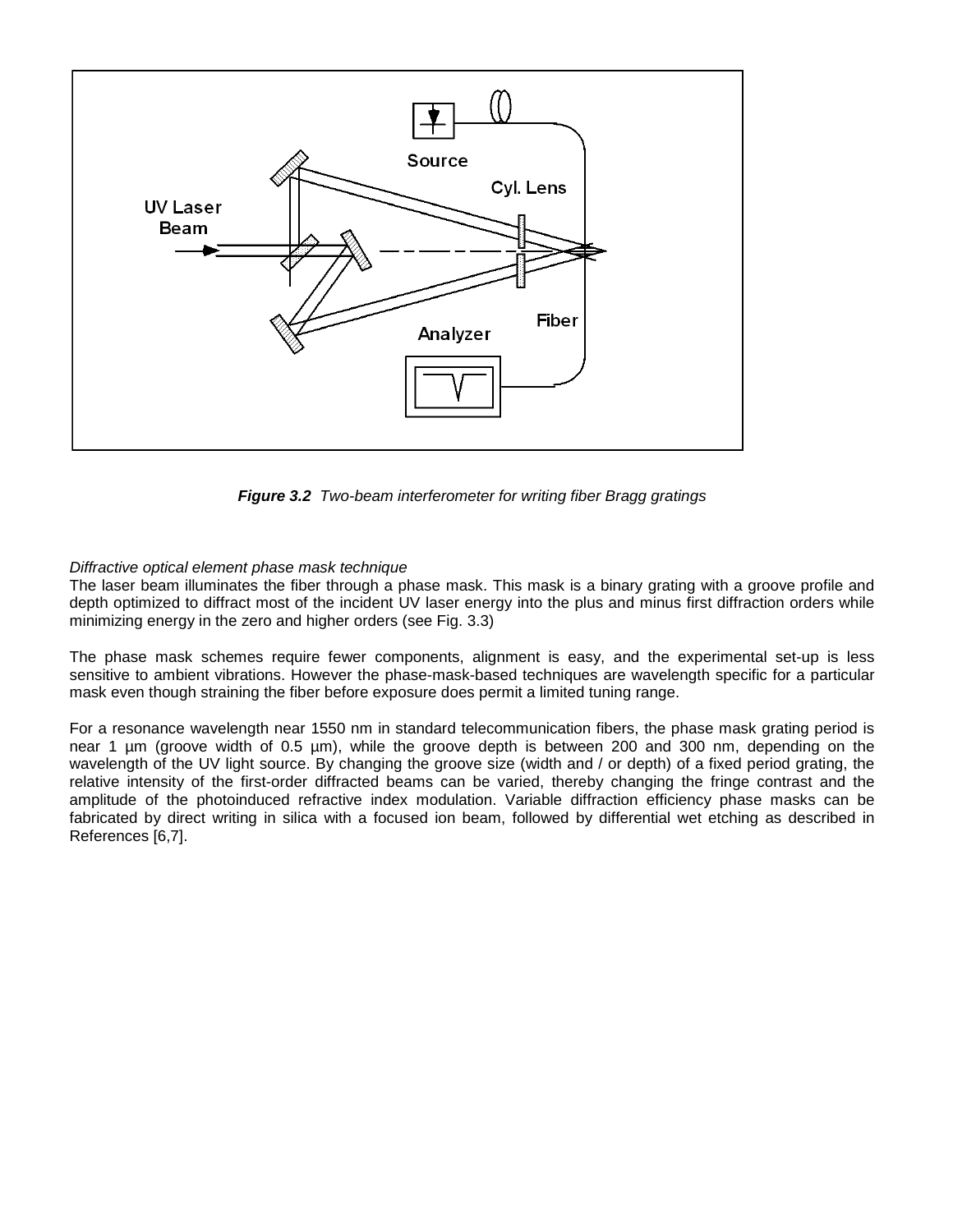

 *Figure 3.3 Phase mask technique for writing fiber Bragg gratings*

#### *Point-by-point method*

Short length Bragg gratings have been made using the point-by-point fabrication technique by single excimer laser pulse irradiation. Each element of the grating is written by imaging a slit on the photosensitive fiber core and then using a single laser pulse to illuminate the slit at normal incidence.

The point-by-point technique is very flexible, thereby permitting the fabrication of gratings with a variety of different lengths, grating periods and spectral responses. Difficulties intrinsic to the point-by-point writing process are associated with the need to align and translate the fiber through the image plane of the slit. In single pulse writing with a focused light beam, photoinduced index changes occur only in the focal region where the light intensity is above a fairly sharply defined threshold. Therefore, the size of the region in which the refractive index changes occur can be smaller than the spot size of the focused light beam.

The point-by-point method is straightforward and not wavelength specific. However, it is typically less accurate than the other techniques.

#### *Photosensitivity enhancement techniques: hydrogen loading*

Grating formation is generally dependent on the existence of Ge related defects which can vary significantly from fiber to fiber. Nevertheless index changes of up to 1.2  $*$  10<sup>-3</sup> have been reported for low GeO<sub>2</sub> fibers [8]. Alternatively, it has been shown that strong gratings can be formed in a single intense excimer laser pulse, by inducing physical damage in certain fiber types [9]. In general, it has not been possible to generate large and reproducible index changes in an arbitrary chosen fiber. Typically, UV induced index changes have been limited to  $\sim$ 3<sup>\*</sup> 10<sup>-5</sup> for standard single-mode fibers doped with 3% Germania. Enhancing the fiber photosensitivity has generally required increasing the GeO2 doping level or exposing the fiber or preform to reducing conditions at high temperatures.

Lemaire et al [10] reported a technique which can sensitize fibers using a low temperature hydrogen treatment prior to the UV exposure. This hydrogen loading is carried out by diffusing H2 molecules into fibers at low temperatures and high pressures. Subsequent exposure to UV or intense heat (e.g. a flame or CO2 laser) causes the dissolved H2 to react in the glass, typically at Ge sites, resulting in large permanent index changes in the fiber core. This technique is applicable to any GeO2 doped fiber, and does not require the use of fibers made with high dopant levels or other special processing.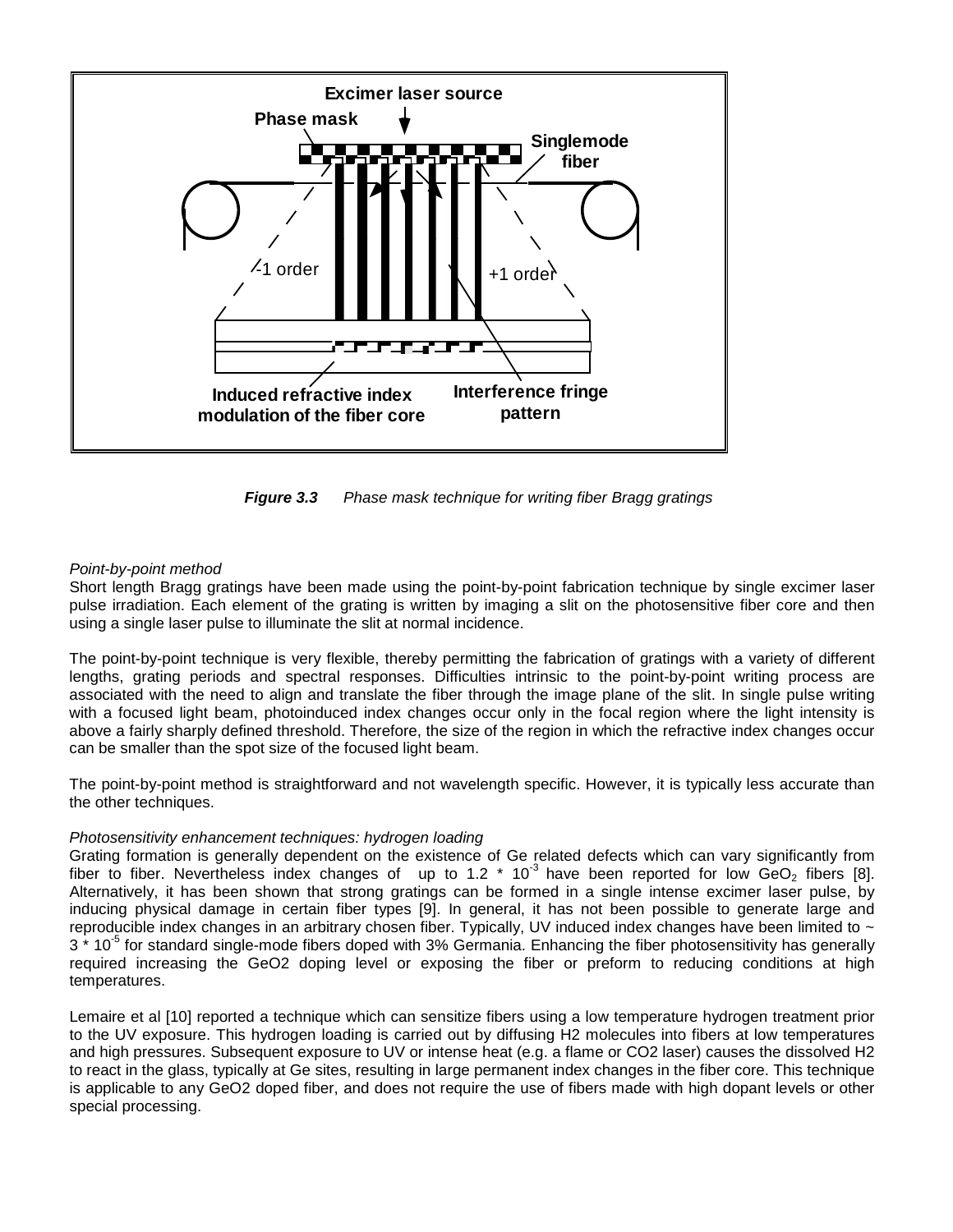#### *Apodisation of the spectral response of fiber Bragg gratings*

The main peak in the reflection spectrum of a finite-length Bragg grating with uniform modulation of the index is accompanied by a series of sidelobes at adjacent wavelengths. It is important to lower the reflectivity of these sidelobes, or apodise the reflection spectrum of the grating in devices where high rejection of the nonresonant light is required (dense wavelength division multiplexing in multiplexed sensors, for instance). In practice, apodization is accomplished by varying the amplitude of the coupling coefficient along the length of the grating.

For short-period gratings fabricated in optical fibers by laser sidewriting techniques, a method used to apodise the response consists in exposing the optical fiber with the interference pattern formed by two non-uniform ultraviolet light beams [11]. In the phase mask technique, apodisation can also be achieved by varying the exposure time along the length of a grating, either by a double exposure [12] or by scanning a small writing beam [11]. In all these apodization techniques, the variation in coupling coefficient along the length of the grating comes from local changes in the intensity of the UV light reaching the fiber. These changes also induce a variation in the average refractive index and effectively chirp the grating response unless compensation measures are taken.

Another apodization technique [13] is based on exposing the fiber to a uniform UV beam transmitted through a phase mask with non-uniform diffraction efficiency. One advantage of this method is reproducibility, because the envelope of the UV fringe pattern reaching the fiber is determined by the design of the phase mask alone. Another advantage is that there is no induced chirp (in the regime where index changes are proportional to UV dose) because the total average UV fluence reaching the fiber is uniform along the grating length.

#### **Long-term stability and reliability**

A stringent and thorough mechanical and optical qualification testing of FBGs has been conducted by 3M. The results of their program are summarized in reference [28]. This clearly shows that, with proper fiber selection, UV exposure and pre-annealing, it is possible to obtain stable gratings over many years at temperatures below 400 C.

#### **Interrogation Methods**

In this section we will briefly discuss the ways in which optical fiber Bragg grating sensors can be individually interrogated and collectively multiplexed in order to be able to perform multi-point sensing.

Due to the wavelength-encoded nature of the signals in optical fiber Bragg gratings (FBG), there are no problems associated with transmission or bending losses in the fiber. Furthermore, their intrinsic nature and all-fiber constructions allows for in-line arrays of several Bragg gratings in a single fiber. This makes it possible to have multipoint, as well as quasi-distributed sensing.

#### **Wavelength Division Multiplexing (WDM)**

FBG elements are ideally suited for multiplexed networks since each grating is written at a unique wavelength. Consequently, it is possible to interrogate each FBG sensor in an intermittent fashion without the need for recalibration. Furthermore, since each output signal is wavelength encoded, their use lends naturally to wavelength division multiplexing techniques (WDM). In this configuration each FBG is assigned a given "slice" of the input broad-band light spectrum. Care must also be maintained to avoid overlapping of distinct FBG's spectra.

Fig. 3.4 depicts a generic arrangement for the interrogation of several FBGs based on WDM in the reflection mode. The specific Bragg wavelength shifts of each FBG can be determined, practically in real time, by coupling light from a broadband source such as an edge-emitting LED or a superluminescent solid state or fiber source. The returned signal can be analyzed using an optical spectrum analyzer, a Fabry-Perot tunable filter, a color glass filter, etc. In order to improve the signal-to-noise ratio and the wavelength resolution, Kersey et al [29] used a zero crossing detection scheme, whereby the detected reflected signal is differentiated thus converting the peak wavelength from a given FBG, into a zero signal level in the differentiated waveform. With this technique it is possible to obtain better than 3 ustrain resolution.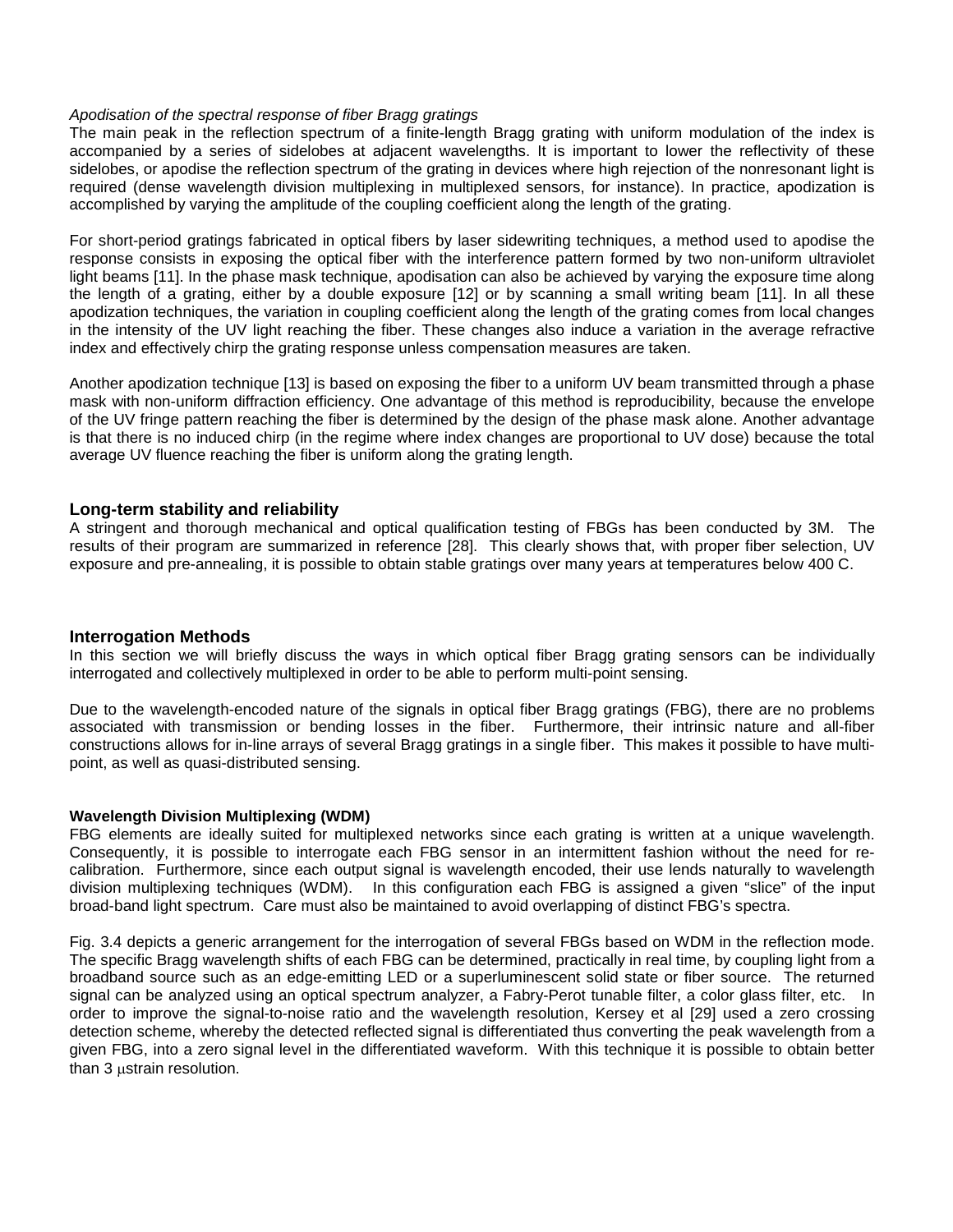Today, most popular WDM interrogators use fast sweeping laser as a light source instead of a broadband source. The advantages are longer range (due to higher source power) and greater sensor capacity (due to the wider wavelength windows of 50 to 100nm) and the ability to simultaneously interrogate many fibers each with dozens of sensors.

#### **Time Division Multiplexing (TDM)**

A further increase in the number of sensors per fiber that can be interrogated is possible using time division multiplexing techniques (TDM) in combination with WDM. This scheme is illustrated in Fig. 3.5.

In this approach, the spectrum of the source is used multiple times to scan separate groups of FBGs in time. If a short duration pulse of light from the broadband source is launched into this system, the reflections from the FBGs at every point in the array, will return at the detector at increasingly later times depending on how farther away they are to the detector itself. If the detector is synchronized and time-gated, it is possible to selectively interrogate a given FBG array in time for a given wavelength window.



*Figure 3.4 Schematic representation of a WDM interrogation of a FBG array*

This approach has been demonstrated to interrogate up to 60 different FBGs [30], by scanning five arrays with 12 gratings each. The system used a tunable Fabry-Perot filter as the wavelength selector. The system is capable of handling even larger number of gratings by expanding the number of arrays that can be sequentially addressed. Drawback of this type of implementation is the limited scanning frequency, which would limit the response of the system to dynamic signals and transients, and limited special resolution. FBGs can be spaced no closer than 1 meter for the even the best TDM systems.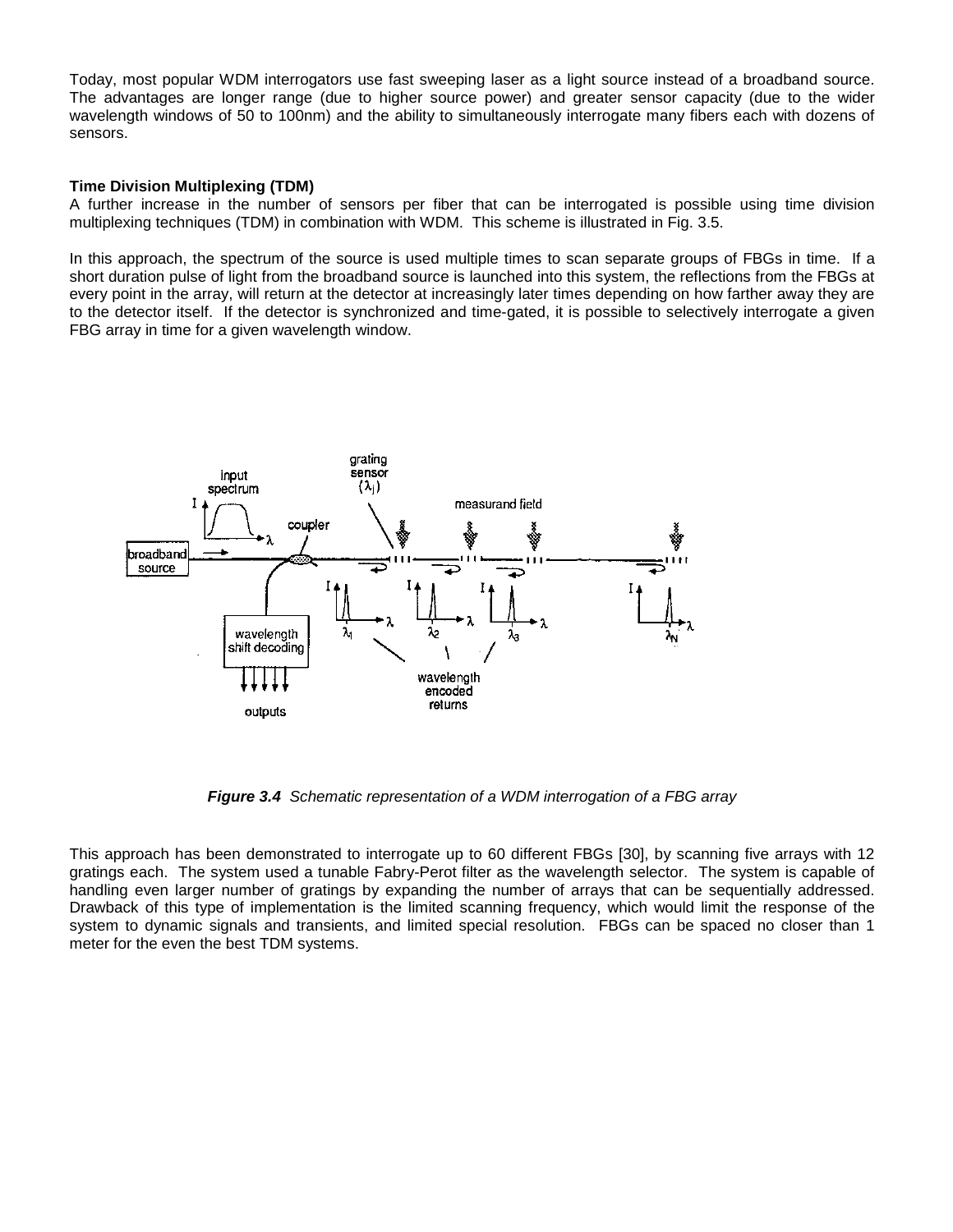

#### *Figure 3.5 Aspect of a time-multiplexed WDM interrogated FBG sensor array*

Another drawback of the TDM technique, when combined with Bragg gratings, is that of cross-talk [31]. There are two sources for cross-talk: multiple reflections and spectral shadowing. Multiple reflection cross-talk arises from the delay introduced into a reflected light signal upstream that has undergone multiple reflections during its travel and has effectively overlapped in time with the reflected signal of a grating downstream. The effect is proportional to the grating's reflectivity and can be minimized using low reflectivity gratings (<5%). In fact, the number of grating elements that can be interrogated under a given signal-to-noise ratio will depend on the amount of cross talk. Hence, the pairing of low-reflectivity gratings with high sensitivity detection will be essential to interrogate large arrays of gratings.

The spectral shadowing cross-talk is the distortion introduced in the reflected spectrum of a downstream grating resulting from the double pass of the incoming light through an upstream grating.

The above deleterious effect can be eliminated by staggering the grating arrays to avoid spectrum overlaps by having arrays branching off instead of serially connected. To reduce time overlaps and cross-talk the time interval between gratings can be increased by adding passive delay lines. These measures can be implemented at the expense of additional components such as fiber couplers, delay lines and stronger reflectivity FBGs.

#### **Strain Sensing**

Fiber Bragg gratings are in often used in either strain or temperature sensing, especially where environments are harsh (e.g., high-EMI, high-temperature or highly corrosive). It is also possible to use fiber Bragg gratings to sense other environmental parameters such as pressure chemical reaction by using an additional transducer instead of using Fiber Bragg grating itself.

#### *Fiber Bragg Grating Mounting Practice*

To attach the fiber Bragg Grating to the structure in question you would use the best adhesive for this application. For example, in a high temperature environment, you would have to be sure you use an epoxy that would be best for this application. The first step in this process is to condition the surface, such as to sand it smooth, and to neutralize the surface so that it has proper pH he would and epoxy the fiber Bragg Grating to the surface using any number of autopsies that would be best applicable. Once the sensor is glued to the structure in the field it is very important to protect the fiber from damage.

This can often be very challenging due to the distance that the structure may be from the measurement instrumentation. Fortunately there are a number of excellent cabling methods for optical fiber, such as Kevlar wrap or even metallic sheathing for optical fiber. These types of cabling would be best for industrial settings where there is a large amount of the equipment being moved around and cables are being run over the floor which can make them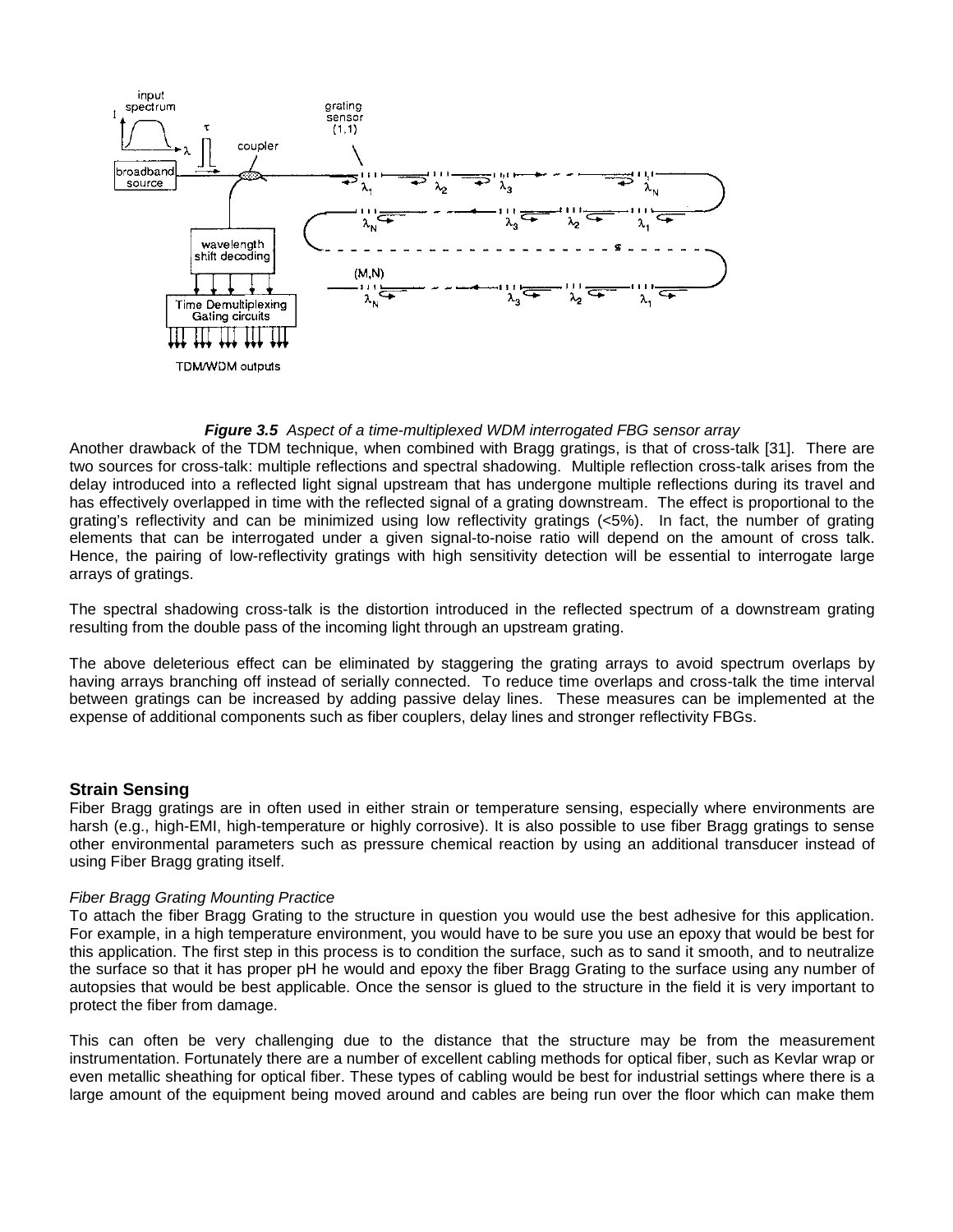susceptible to a large amount of traffic damage. For aircraft applications, quite the opposite may be true. It is very important in these applications to use optical fiber sheathing which is very low in weight so as not to lose the advantages that optical fiber has as being a very light weight sensor.

#### *Long-term Static Strain Sensing*

Long term static strain testing is very easy to accomplish with fiber Bragg gratings and due to their inherent selfreferencing. Self-referencing is the ability to have a starting point. Each Bragg grating has an associated zero strain wavelength. It is important to remember that when purchased, the fiber Bragg grating may have a specific center wavelength at rest. However, when it is attached to a structure, the process of attaching the fiber Bragg Grating to structure will alter its shape. Therefore, the Zero Strain point of the fiber Bragg Grating must be reevaluated after it is the attached to the structure in question. The internal forces in the glue used to attach the fiber Bragg Grating Structure will cause strain within the fiber Bragg Grating. So after the fiber Bragg Grating is attached to the structure, it is allowed to come to a steady state and then the user then determines the zero point before the test is begun. This steady state, such as at room temperature, becomes the initial point for the fiber Bragg grating testing. During the test we monitor the reflective wavelength of the fiber Bragg grating, and then compare it to the initial wavelength that was measured. That gives you the measurement of what is happening to that structure over time.

For a long-term static strain test you are interested in measuring the long-term static strain of the component in question. We would mount the grating on that structure; find out what the initial wavelength is, then allow a set amount of time to pass. We can return to the structure, reattach and refer back to the initial wavelength. That would give you the determination of what this strain is from the initial condition at that time. This is in contrast with electrical strain gauges and other types of instruments were we would have to constantly monitor the changes in the sensor itself, whether it is resistance change, a capacitance change, or other electrical change. With an electrical Strain gauge, you do not the ability to disconnect your Monitoring instrumentation as is possible with a fiber Bragg test. The reason for this is that with electrical strain gauges you have to balance out the gauge each time you connect your resistance Strain gauge to it. This is a very great advantage of Fiber Bragg gratings, the ability to return to them after a large amount of time such as months or even years.

For example we may want to test the strain that is occurring over time in number of bridges. If we have sufficient resources, we can use one set of instrumentation per bridge. We can set this instrumentation to take one data point of the fiber Bragg Grating per hour, per day, or per week. However, if we are responsible for testing 100 bridges then it is not economical to buy 100 sets of instrumentation. We can use this one set of instrumentation to test each of these 100 bridges on a monthly cycle. Presently, in the case of bridges, it is much more common for an engineer to visit the bridge and conduct impact testing using an impact hammer on several different parts of the bridge. This is very time-consuming and possibly hazardous due to the height of some bridge structures. It would be much more efficient to attach a number of fiber Bragg grating sensors throughout the bridge, attach the instrumentation to this bridge on a periodic basis, and conduct all the testing within a matter of moments. Besides bridges, other examples of using fiber Bragg gratings for long-term Static Strain Testing would be buildings, piers, and structures in high earthquake prone areas.

#### *Dynamic Strain Sensing*

Most earthquakes and other earth tremors are low frequency events. Fiber Bragg gratings can be attached to structures and monitored for the vibrations during earth tremors and earthquakes. Another application would be the connection of fiber Bragg gratings to piers and other shore structures to determine their Vibration during the ebb and flow of tides. Another example of very low frequency dynamic strain testing would be the reaction of high-rise buildings to wind.

In addition to the very low frequency modes that the structures may have, they may also have higher frequency modes due to the effects of wind and tide. Dynamic strain testing appropriate to the 25 Hz region can also be performed on transportation vehicles such as automobiles, trains, and airplanes. The understanding of the vibrations on the outside of these vehicles can help engineers to dampen the amount of noise and vibration that enters their interiors. These methods can also be used to lessen the effects of fatigue on the vehicle structures. Fatigue is an example of how fiber Bragg gratings can be used for Dynamic Strain Testing in addition to long-term Static Strain Testing. Here we would be interested in not only the momentary vibrations undergone by the structures but also in the effects of these vibrations on their long-term strain of the metallic surfaces.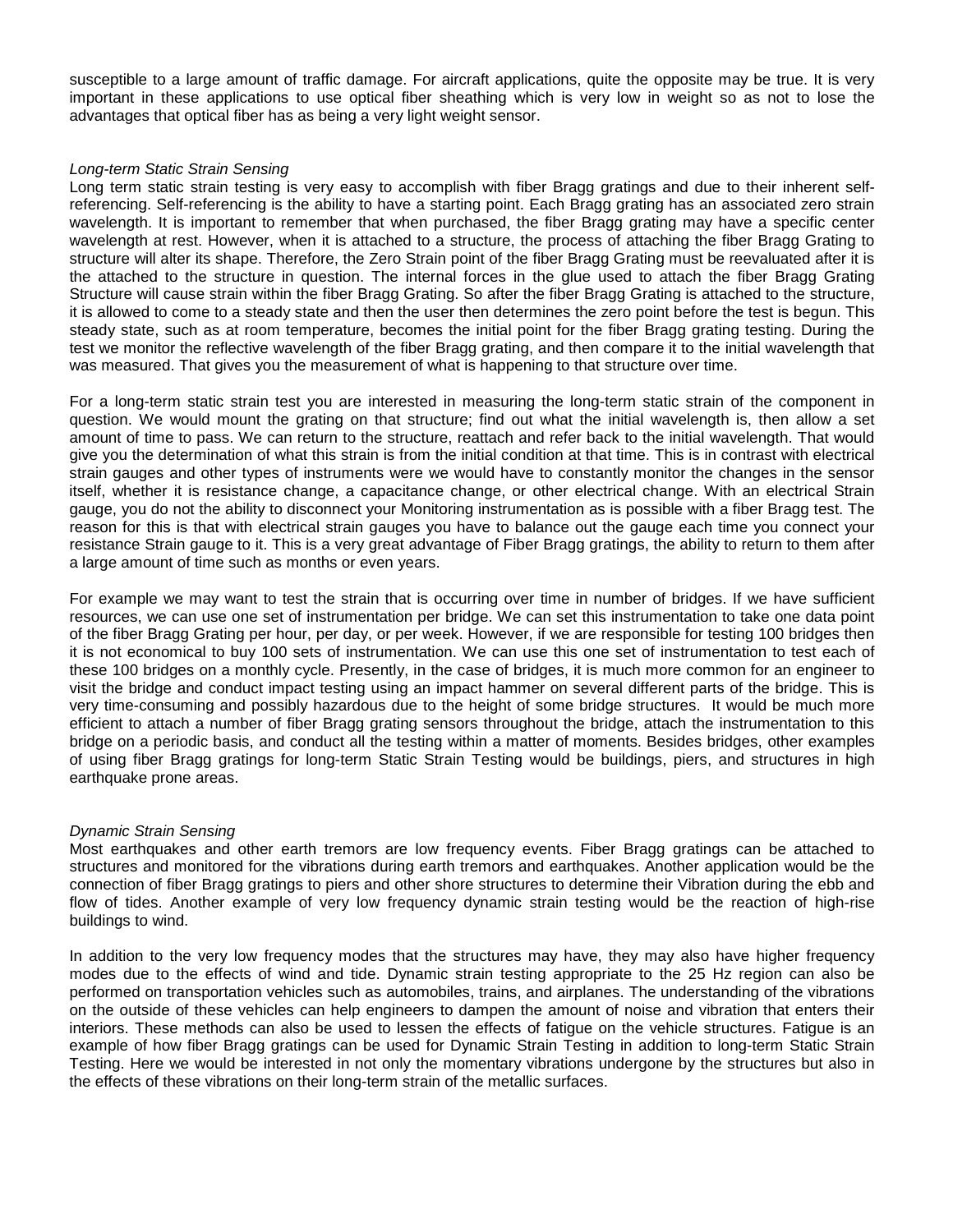In addition to civil structures and vehicles, there are a number of other applications for Dynamic Strain Testing and Vibration stress testing using fiber Bragg gratings. Fiber Bragg gratings can be attached to industrial machinery to determine the frequency and amplitude of the stress vibrations. For example, if we are machining metal, it is important to know the rate at which we can machine this object without subjecting it to excess of forces and vibrations. We can attach a fiber Bragg grating on a tool to determine how it is straining due to the applied load. Previously, expert machinists would know how much load to apply it to their machine by feeling for the amount of vibration, or the Vibration signatures. This can all be accomplished by attaching a fiber Bragg Grating to either the machine tool or the object being machined. The vibration signature of either piece can then be determined in used in a feedback loop to be sure that the correct amount of load is applied at all times during the machining process.

#### **Temperature and Pressure Sensing**

Using fiber Bragg gratings for temperature and Pressure Sensing follows generally same procedures for long-term Static and Dynamic Strain Testing. We want to be sure that we are not coupling our temperature reading with our strain reading. The idea there is to come up with some way to isolate your fiber Bragg Grating that is being used for temperature testing from any affects of strain on the structure being tested. This is also true to isolate your fiber Bragg Grating from other environmental effects that may be occurring. It may be possible to loosely loop the fiber Bragg Grating to the structure in order to prevent the effects of strain being transferred to the fiber Bragg Grating. It may also be possible to use another structure to carry the strain and prevent it from being transferred to the fiber grating. It may be difficult to accomplish this without also preventing the transference of temperature to the fiber grating. It may be possible to put the fiber Bragg grating on the absolute end of the fiber and glue it down only at one point so that it is hanging loose and not susceptible to the effects of strain. In this way we can see the fiber Bragg Grating being similar to a thermocouple in that it is attached only at one end to the structure.

An example of this would be to record the temperature during the cure process of fiberglass composite pressure vessels. To use a fiber Bragg Grating this way it would be implanted within the fiberglass composite to measure the temperature change during the curing process. Fiber Bragg gratings can also be used to measure temperature changes in a caustic chemical environment where would not be possible to use a metallic Strain gauge. It is possible to use a thermocouple in these environments, however the disadvantage of the thermocouple is that there may be transference of heat along the middle of the thermocouple, and additionally it is easier to embed fiber Bragg gratings within a structure.

For pressure applications it is important to remember that fiber Bragg gratings are mostly for measuring temperature and Strain Testing. Therefore for measuring Pressure applications it is often best to mount the fiber Bragg Grating to a diaphragm, or to use the fiber itself as a Pressure transducer so that the Pressure in the environment is being more directly transferred to the core of the fiber where the grating resides. In this latter application the Pressure is acting upon the fiber grating so as to produce a three-dimensional strain mode.

Fiber Bragg gratings are commonly used for temperature and Pressure Sensing in the oil and gas drilling industries. Fiber gratings can be used for monitoring temperature and pressure in the interior walls of oil wells.

#### **Magnetic and Electric Field Sensing**

It is possible to coat an optical fiber Bragg Grating with a ferro-electrical coating. This coated fiber Bragg Grating is then placed in an electromagnetic field, in the field in causes this coated grating to expand or contract.

#### **Chemical Sensing**

It is possible to coat a fiber Bragg Grating so that the coating induces a strain within the fiber Bragg grating in proportion to the chemical reaction. For example is possible to coat the fiber Bragg grating with palladium and use that to monitor hydrogen production. Palladium absorbs hydrogen, so as the level of hydrogen in the outside environment increases the Palladium expands causing a strain on the fiber. This process is reversible so as hydrogen leaves the air, the Palladium degasses and the fiber Bragg Grating then returns to its normal shape.

The fiber Bragg Grating can be coated with another type of reactive material that will react only to the chemical in question. This is especially applicable in cases of bio agents where the absorption of the bio agent by the coating on the fiber Bragg Grating would cause the grating to expand in proportion to its Absorption of the bio agent. It is also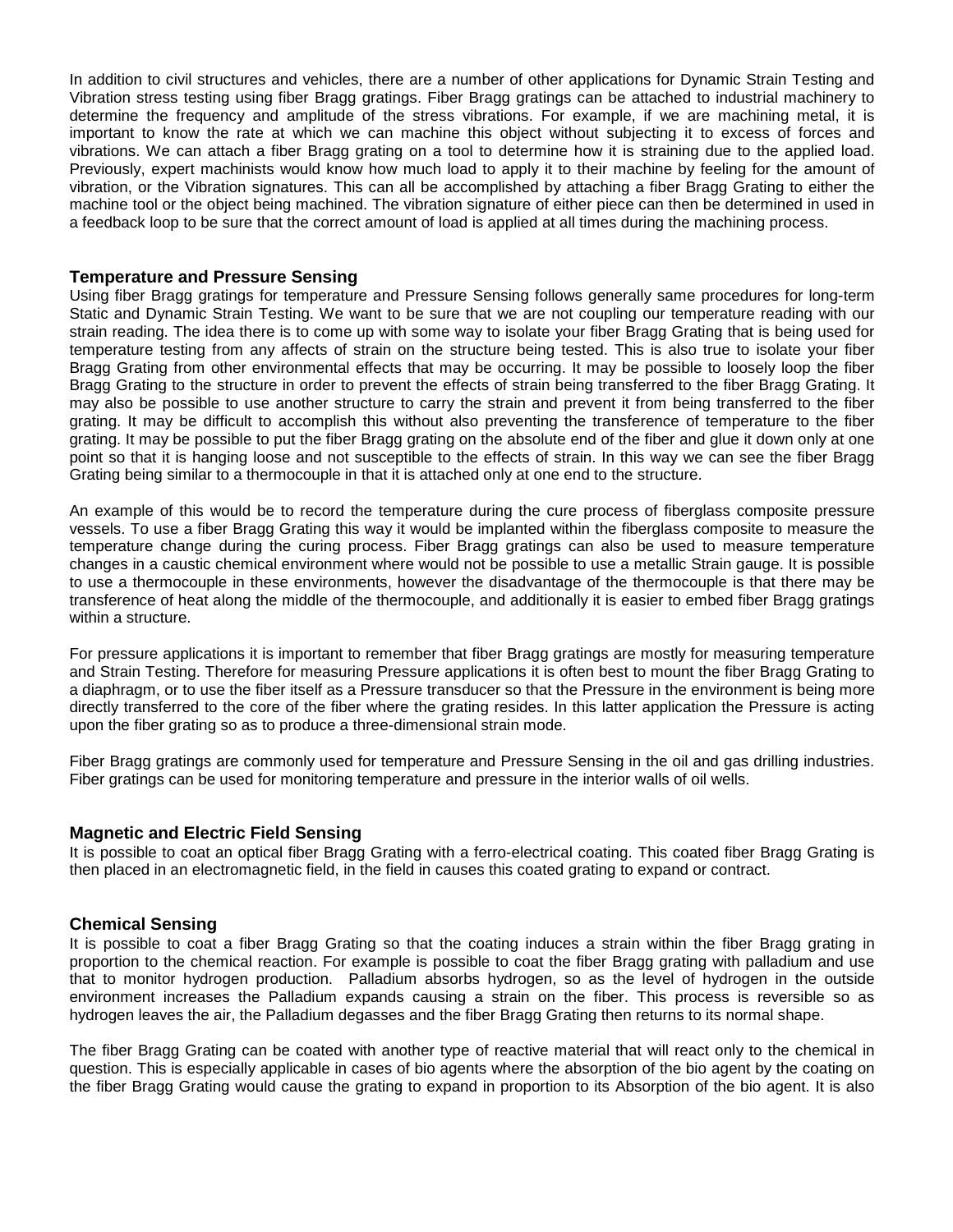possible that the absorption of the bio agent by the coating on the fiber Bragg grating would cause a change in the index of refraction of the fiber Bragg grating which could then be determined by the measuring instrument.

## *IV. Optical Fiber Fabry-Perot Sensors*

Fiber optic Extrinsic Fabry-Perot Interferometric (EFPI) sensors have been the focus of intense research during the last ten years. A number of sensor configurations, highly sensitive to temperature, mechanical vibration, acoustic waves, and magnetic fields have been reported in the literature [32].

Kersey et al. were among the first to demonstrate such a sensor where the FP cavity was created by the use of airglass interfaces at the fiber ends as the reflectors [33]. Murphy et al. demonstrated a quadrature phase-shifted sensor for the detection of the amplitude and the relative polarity of dynamically varying strain [34]. In most of these sensor configurations, the maximum temperature of application is limited by the temperature at which the silica fiber begins to soften ( $\sim$  1000 °C). This prohibits the use of the use of these sensors in harsh environments involving high temperatures and large working stresses.

Sapphire fiber is an ideal candidate for use in these harsh environments. The last few years have seen a growing interest in using sapphire fibers for high temperature sensing. A sapphire rod-based high-temperature sensor was demonstrated by Dils et al [35]. In this sensor, platinum with a high melting point was deposited onto the fiber tip to serve as a blackbody radiator. The measured temperature information was extracted by taking the ratio of two specifically selected wavelengths emitted by the blackbody. Later, Murphy et al. proposed and demonstrated single crystal sapphire-rod based fiber EFPI sensor for measurement of temperature and acoustic waves [36]. The authors have previously demonstrated a sapphire fiber-based intrinsic Fabry-Perot sensor (IFPI) for measuring temperatures above 1000°C. Wang et al., have demonstrated a high temperature sensor that is based on the birefringence of the sapphire rod [37]. The disadvantage of using the sapphire fiber/rod as a Fabry-Perot is that the sensor performance is very sensitive to the phase noise of the source, which can be eliminated by using an air-gap cavity of very short length.

### **Principle of the Extrinsic EFPI Fiber Sensor**

The schematic of a typical EFPI sensor configuration is shown in Figure 4.1 Light from a laser propagates along a lead-in single mode fiber to the Fabry-Perot cavity which is formed by the input/output and target fibers. A fraction (approximately) four percent of this incident light is reflected at the output end face of the input/output fiber and returns directly back down the fiber. The light transmitted out of the input/output fiber projects onto the fiber end face of the target fiber. This reflected light from the target fiber is partially re-coupled into the input/output fiber. Interference between the two reflections then gives rise to interfering fringes.

The detected photodiode signal current may be shown to be proportional to the phase difference between the two reflected optical fields. Assume a coherent, approximately plane wave detected at the output of the sensor. This wave can be represented in terms of its complex amplitude *U<sub>Í</sub>(x,z,t*), given by

$$
U_i(x, z, t) = A_i \exp (j\phi_i), \quad i = 1, 2,
$$
 (1)

Where the variable *Ai* can be a function of the transverse coordinate *x* and the distance traveled *z* and the subscripts  $i$  = 1, 2 stand for the reference and the sensing reflections, respectively. Assuming that the reference reflection  $A_1$  = A, the sensing reflection coefficient  $A_2$  can be approximated by the simplified relation

$$
A_2 = A \left\{ \frac{ta}{a + 2s \tan \left[ \sin^{-1} \left( \mathbf{NA} \right) \right]} \right\},\tag{2}
$$

where *a* is the fiber core radius, *t* is the transmission coefficient of the air-glass interface (˜0.98), *s* is the end separation, and NA is the numerical aperture of the single-mode fiber, given by NA =  $(n_1^2 - n_2^2)^{1/2}$ .  $n_1$  and  $n_2$  are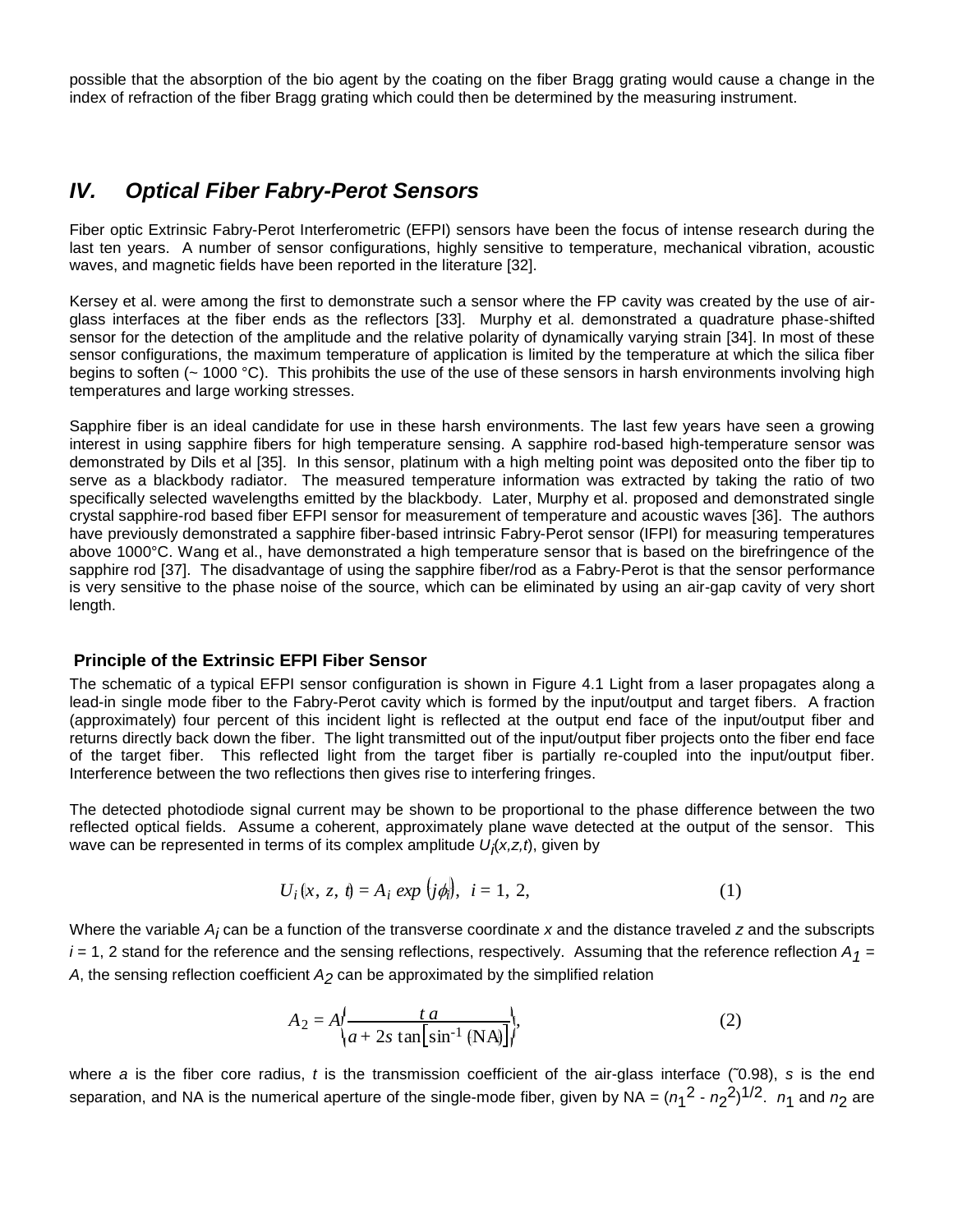the refractive indices of the core and the cladding, respectively. The observed intensity at the detector is a superposition of the two amplitudes and is given by

$$
I_{\text{det}} = | U_1 + U_2 |^2 = A_1^2 + A_2^2 + 2A_1 A_2 \cos (\phi_1 - \phi_2),
$$
 (3 a)

which can be rewritten as

$$
I_{\text{det}} = A^2 \left( 1 + \frac{2ta}{a + 2s \tan \left[ \sin^{-1}(NA) \right]} \cos \left( \frac{4\pi s}{\lambda} \right) + \left( \frac{ta}{a + 2s \tan \left[ \sin^{-1}(NA) \right]} \right)^2 \right), \quad (3 \text{ b})
$$

where we have assumed that *f* 1 = 0 and *f* 2= 2*s*(2p/l), and l is the wavelength of operation in free space.

The simplified loss relation in Equation 3b is sufficient to understand the operation of the EFPI sensor. Exact analysis has been performed using the Kirchhoff's diffraction formalism. Changes in the separation distance *s* between the surfaces of the fibers aligned in the support tube produce a modulation of the output signal current. This modulation is sinusoidal, gradually decreasing in amplitude as *s* increases.

The real-time monitoring of changes in the phase of the output fringes will thus yield information in the air-gap separation between the end faces of the two fibers in the sensor head.

Owing to the high sensitivity of the fringe phase to the air-gap, the basic EFPI sensor geometry or its variations may therefore be extremely attractive to the measurement of a large variety of measurands which can be related to microdisplacement.



**Figure 4.1** Aspect on an Extrinsic Fiber Fabry-Perot Interferometer sensor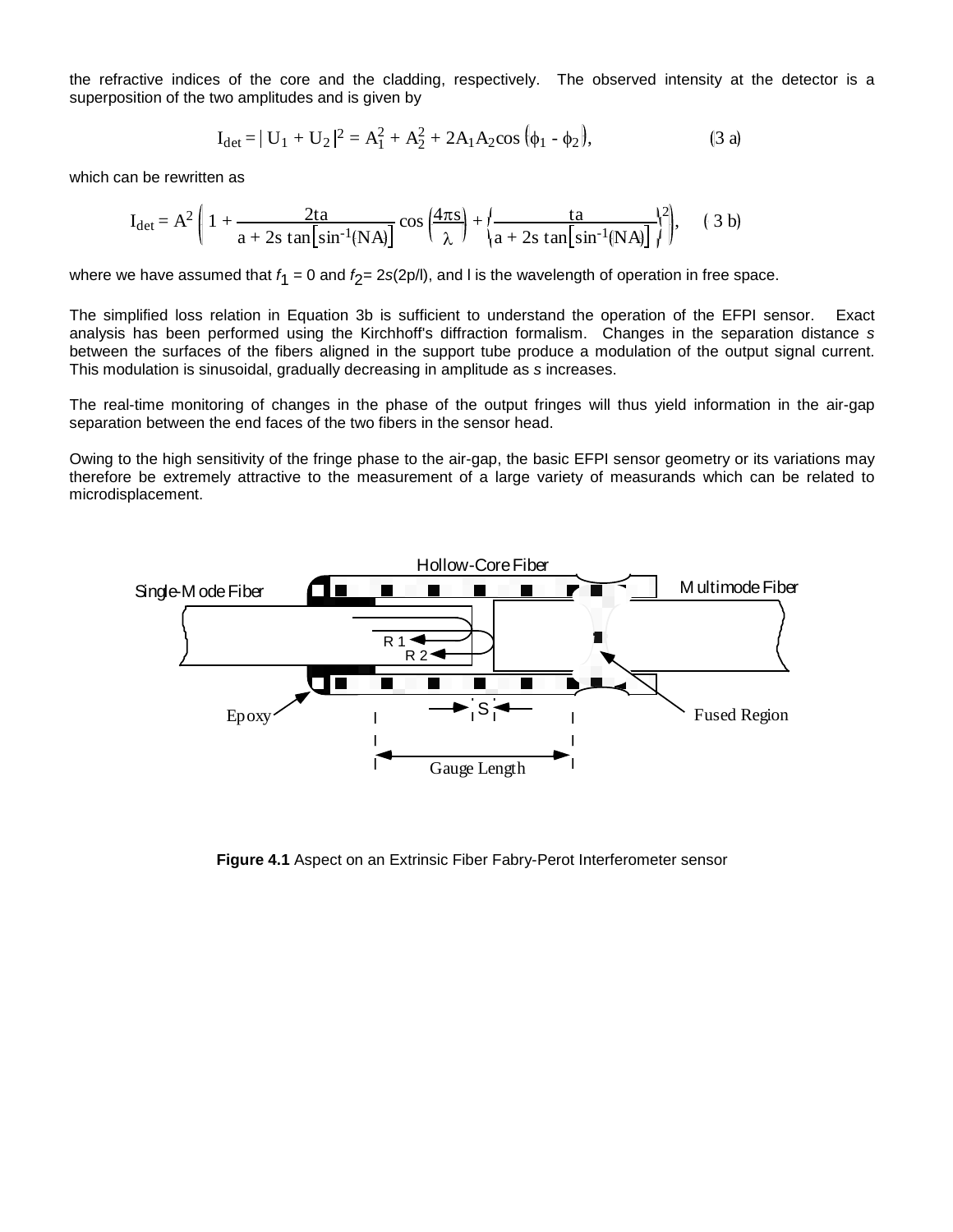

**Figure 4.2**.- EFFI light response signal as a function of fiber separation S

## **V. References**

- 1 Hill K.O. et al.: Photosensitivity in optical fiber waveguides: Application to reflection filter fabrication, Appl. Phys. Lett., 1978, 32, pp 647 - 649.
- 2 Meltz et. al.: Formation of Bragg gratings in optical fibers by transverse holographic method, Opt. Lett., 1989, 14, pp. 823 -825.
- 3 Hand D. P. et al., Opt. Lett. ,25, 1990, p 102.
- 4 Sceats et al., Annu. Rev. Mater, Sci., 23, 1993, p 381.
- 5 Bernardin et al., Opt. Commun. 79, 1990, p 194.
- 6 Albert J. et al.: Maskless writing of submicron gratings in fused silica by focused ion beam implantation and differential wet etching, Appl. Phys. Lett., 1993, 63, pp 2309 - 2311.
- 7 Albert J. et al.: Fabrication and characterization of submicron gratings written in planar silica glass with a focussed ion beam, Int. Symp. on Integrated Optics, Proc. SPIE, 1994, 2213, pp 78 - 88.
- 8 Limberger et al.: Spectral characterization of photoinduced high efficient Bragg gratings in standard telecommunication fibers, Electron. Lett., 1993, 29, pp 47 - 48
- 9 Archambault et al.: 100% reflectivity Bragg reflectors produced in optical fibers by single excimer laser pulses, Electron. Lett., 1993, 29, pp 453 - 455.
- 10 Lemaire P.J. et al.: High pressure H2 loading as a technique for achieving ultrahigh UV photosensitivity and thermal sensitivity in GeO2 doped optical fibers, Electron. Lett., 1993, 29, pp. 1191 - 1193.
- 11 Martin J et al.: Novel writing technique of long and highly reflective in-fiber gratings, Electron. Lett., 1994, 30, pp 811 - 812.
- 12 Hill K.O. et al..Bragg gratings fabricated in monomode photosensitive optical fibers by UV exposure through a phase mask, Appl. Phys. Lett., 1993, 62, pp 1035 - 1037.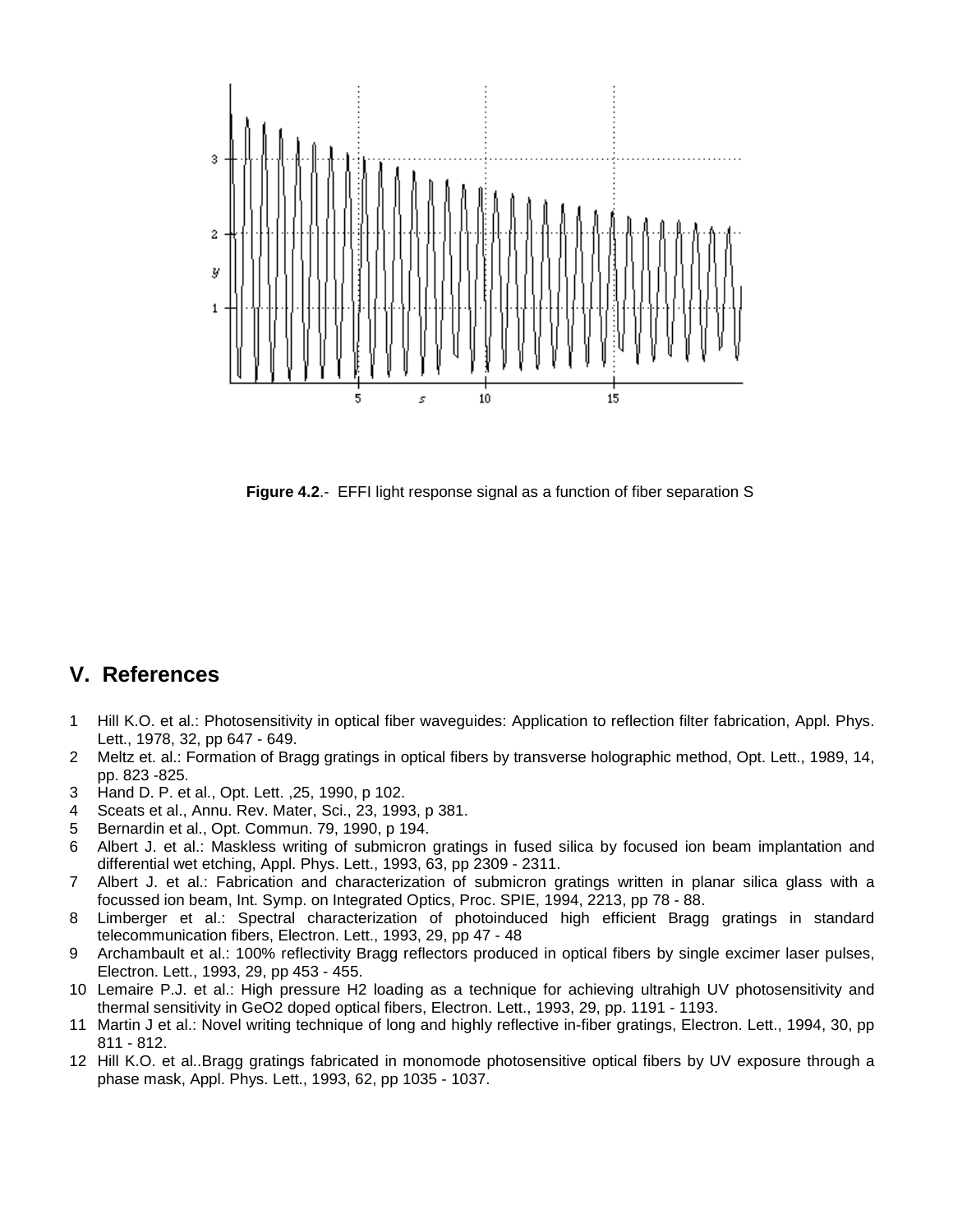- 13 Albert J. et al.: Apodisation of the spectral response of fiber Bragg gratings using a phase mask with variable diffraction efficiency, Electron. Lett., 1995, 31, pp 222 -223.
- 14 Byron K. C. et al.: "Fabrication of chirped fiber gratings by novel stretch and write technique", Electron. Lett.,1995, 31, pp 60 -61.
- 15 Othonos et al.: Superimposed multiple Bragg gratings, Electron. Lett., 1994, 30, pp 1972 -1974.
- 16 Morey W. et al., "Recent Advances in Fiber Grating Sensors for Utilitiy Industry Applications", Proc. SPIE vol. 2594, 1995.
- 17 Kashyap, R., "Photosensitive Optical Fibers: Devices and Applications", Op. Fiber Tech., Vol. 1, pp 17-34, 1994.
- 18 Bennion, I. Et al., "UV-Written In-Fibre Bragg gratings", Opt. Quant. Elect., Vol. 28, pp 93-135, 1996.
- 19 More, W.W., "Fiber Optic Grating Technology", SPIE Proc., Vol. 2574, pp 22-31, 1996.
- 20 Morey, W.W., Meltz, G., and Glen, W.H., "Fiber Optic Bragg Grating Sensors", SPIE Proc., Vol. 1169, pp 98-107, 1989.
- 21 Meltz, G., "Overview of Fiber Grating-Based Sensors", to be published, SPIE Proc.
- 22 Archambault, L., Reekie, L., and Russell, P. J., "100% Reflectivity Bragg Reflectors Produced in Optical Fibers by Single Excimer Laser Pulses", Elect. Lett., Vol. 29, pp 453-455, 1993.
- 23 More, W.W., "Development of Fiber Bragg Grating Sensors for Utility Applications", EPRI Report TR-105190, September 1995.
- 24 Williams, D.L. and Smith, R.P., "Accelerated Lifetime Tests on UV written Intra-Core Gratings in Boron Germania Codoped silica Fibre", Elect. Lett, 25 September, 1995.
- 25 Varelas, D., Limberger, H.G., and Salathe, R.P., "Enhanced mechanical performance of singlemode optical fiber irradiated by a CW UV laser", Elect. Lett., Vol. 33, No. 8, pp70-705, 1997.
- 26 Espindola, R. et al., "Fiber Bragg Gratings Written Through a Fiber Coating", OFC 1997 Conference, Post deadline # PD4-1, 1997.
- 27 Dianov, E.M. et al., "Refractive-index Gratings Written by Near-ultraviolet Radiation", Opt. Lett., Vol. 22, No. 4, pp 221-223, 1997.
- 28 Minnesota Mining Co., "Fiber Gragg Gratings Application Note: The mechacnical and optical reliability of fiber Bragg gratings", Feb. 1996.
- 29 Kersey, A. D., Berkoff, T. A., and Morey, W. W., "Multiplexed Fiber Bragg Grating Strain-Sensor System with a Fiber Fabry-Perot Wavelength Filter", Opt. Lett., Vol. 18, No. 16, pp 1370-1372, 1993.
- 30 Davis, M.A., Bellemore, D.G., Putnam, M.A>, and Kersey, A.D., "Interrogation of 60 Fibre Bragg Grating Sensors with Microstrain Resolution Capability", Elect. Lett., Vol. 32, No. 15, pp 1393-1394, 1996.
- 31 Morey, W.W., Dumphy, J.R., and Meltz, G., "Multiplexing Fiber Bragg Grating Sensors", SPIE Proc. Vol. 1586, pp 216-224, 1991.
- 32 T. Yoshino, K. Kurosawa, K. Itoh, and T. Ose, IEEE J. Quantum Electron. QE 18, 1624 (1982).
- 33 A. D. Kersey, D. A. Jackson, and M. Corke, Opt. Comm. **45**, 71 (1983).
- 34 K.A.Murphy, M.F.Gunther, A.M.Vengsarkar, R.O.Claus, " Quadrature phase shifted, extrinsic Fabry-Perot optical fiber sensors", Optics Letters,**16(4)**, 1991,pp273-275.
- 35 R. R. Dils, J. Appl. Phys. 84, 1198 (1983).
- 36 K.A.Murphy, S.L.Feth, A.M.Vengsarkar and R.O.Claus "Sapphire rod-based EFPI sensor for high temperature measurement," Proc. of SPIE, 1588 (1991)
- 37 Anbo Wang, S.Gollapudi, K.A.Murphy, R.G.May, and R.O.Claus, "Sapphire fiber-based Intrinsic Fabry-Perot Interferometric (IFPI) sensor", Optics Letters, **14(17)**, 1021 (1992)